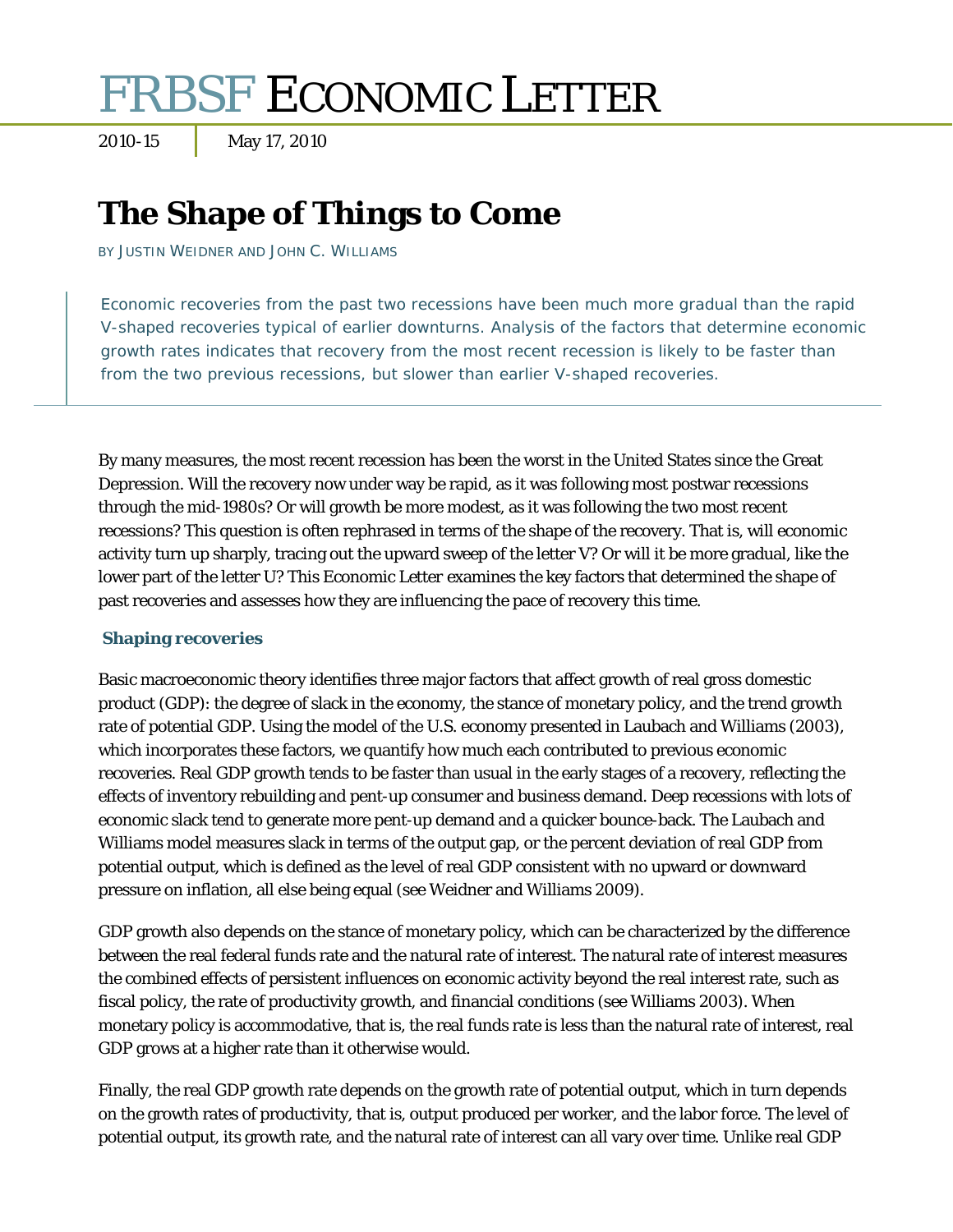and interest rates, they are not directly measurable or observable. However, they can be estimated using statistical and economic models, such as that of Laubach and Williams.

# **The past is prologue**

In the postwar period until the 1990s, the U.S. economy tended to bounce back relatively briskly from downturns. As shown in Figure 1, the growth rate of real GDP over the eight quarters immediately following the business cycle low point tended to be very rapid, averaging about 5½%. We drop the 1980 recession from this analysis because the recovery was interrupted by the 1981–82 recession. This rapid

GDP growth during the early part of a recovery is the defining characteristic of a V-shaped recovery.

 All three factors—a large degree of slack, accommodative monetary policy, and high trend growth—contributed to the pattern of V-shaped recoveries through the 1980s.The first column of Table 1 estimates how much the three factors contributed to growth during recoveries from the 1960s through the 1980s, based on the Laubach and Williams model. During this period, the output gap averaged about 4% at business cycle troughs. The pent-up demand from this large amount of slack contributed about 1 percentage point to growth during the first two



years of recovery. Monetary policy tended to be quite accommodative, contributing an additional 1 percentage point to growth. Finally, potential output growth was a relatively rapid 3.6%. These three factors combined predict about 5½% growth during the first two years of recoveries, almost exactly what was recorded.

Real GDP growth after the recessions of 1990–91 and 2001 was far less robust, reflecting smaller contributions from all three factors. Real GDP growth averaged only 2.9% in the first two years of these recoveries. The second column of Table 1 reports the three factors' contributions to real GDP growth following these two recessions. The average output gap at the recession troughs was only 1.4%, about one-third as large as in the

| <b>Table 1</b><br>Contributions to real GDP growth (at an annual rate) |                                                    |                                   |                                       |  |  |
|------------------------------------------------------------------------|----------------------------------------------------|-----------------------------------|---------------------------------------|--|--|
|                                                                        | Growth during first eight quarters<br>after trough |                                   |                                       |  |  |
|                                                                        | Recoveries<br>during<br>1959–1987                  | Recoveries<br>during<br>1988–2005 | LW Aug. 2009<br>real-time<br>forecast |  |  |
| Pent-up demand                                                         | 1.0                                                | 0.2                               | 0.5                                   |  |  |
| Monetary policy                                                        | 0.9                                                | 0.6                               | 0.9                                   |  |  |
| Potential output growth                                                | 3.6                                                | 2.5                               | 2.1                                   |  |  |
| Other                                                                  | $-0.1$                                             | $-0.5$                            |                                       |  |  |
| Real GDP growth                                                        | 5.5                                                | 2.9                               | 3.5                                   |  |  |

recessions of the earlier period, so the effect of pent-up demand was correspondingly lower. Monetary policy was less accommodative, contributing only 0.6 percentage point to growth. Finally, the estimated growth rate of potential output was 2.5%, well below the pace of the earlier period. The combined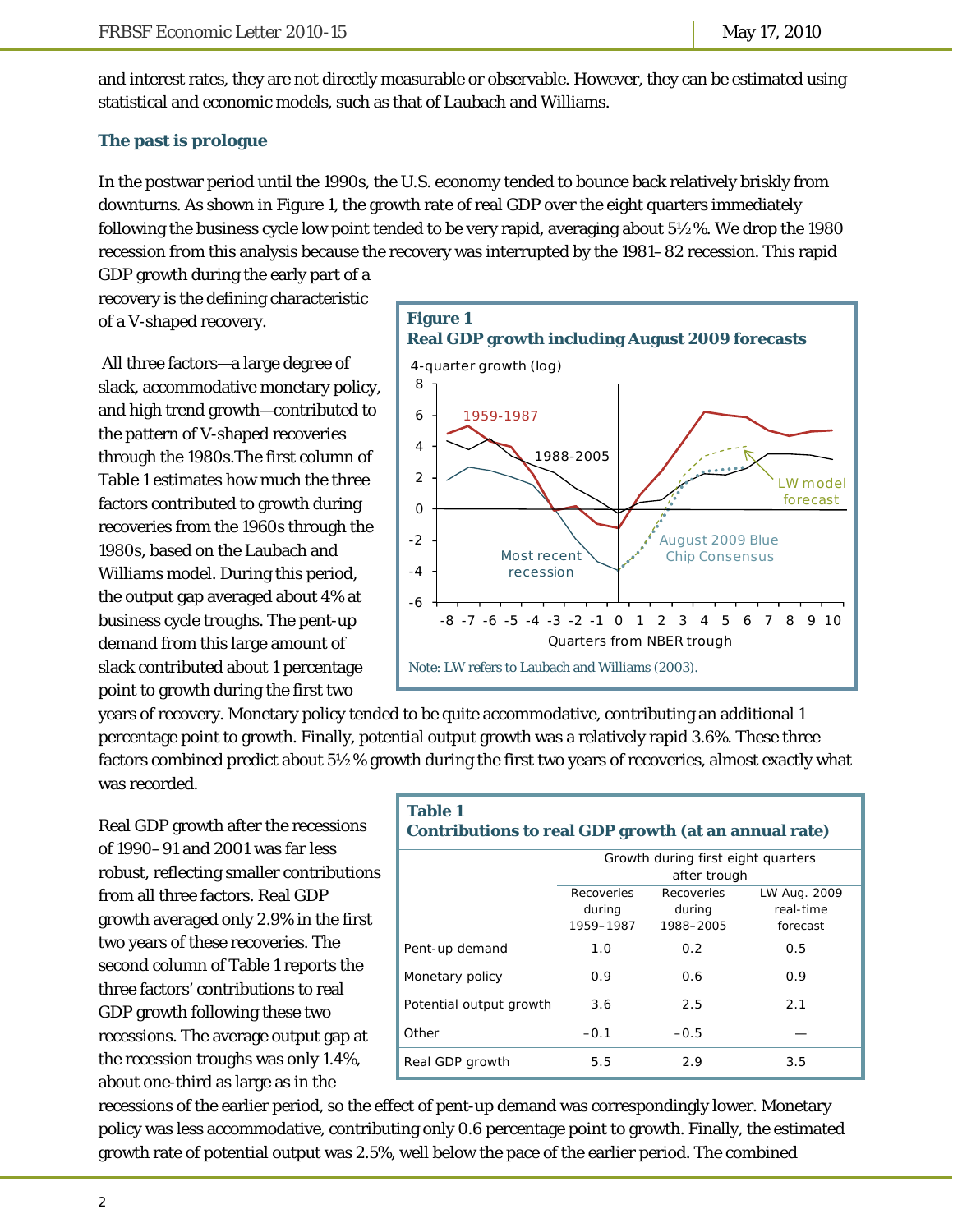contribution to growth from these factors was 3.4%, 2.1 percentage points lower than in the earlier recoveries. Note that the actual pace of recovery was even somewhat slower than what the model predicts.

 The estimated contributions of the three factors to past recoveries are similar when alternative estimates of the output gap and trend GDP growth are used. Replacing estimates from the Laubach and Williams model with calculations from the Congressional Budget Office (CBO 2010) yields quite similar GDP growth estimates.

## **At the turning point**

Turning to the current recovery, we start by examining forecasts from last summer when the economy first returned to growth. Private forecasters predicted a very gradual recovery, similar to the pattern following the two most recent recessions. Although the National Bureau of Economic Research's Business Cycle Dating Committee has not yet decided when the trough of the most recent recession occurred, we assume that it happened in June 2009, when real GDP is estimated to have reached its lowest value of this downturn. Figure 1 shows the Blue Chip Economic Indicators August 2009 consensus forecast. The forecast called for about 2.6% growth in the first two years of recovery, a projection that subsequent Blue Chip economic forecasts have echoed. Why have forecasters consistently rejected evidence from earlier V-shaped recoveries and predicted such a slow rebound?

Among the reasons for anticipating a slow recovery, economists point to the aftereffects of the banking and financial crisis, including debt hanging over U.S. households, and limitations on monetary stimulus owing to the fact that the Federal Reserve's policy interest rate is effectively at its zero lower bound. We quantify these effects the same way that we examined recoveries from past recessions, using August 2009 Blue Chip real interest rate forecasts and data available in August 2009 to construct real-time Laubach and Williams model forecasts.

At the recession trough, the Laubach and Williams model predicted growth of about 3½% over the first two years of recovery. As seen in Figure 1 and Table 1, this is nearly one percentage point faster than the contemporaneous Blue Chip forecast, but still well below V-shaped recoveries of the past.

The model's prediction of growth a little over 3½% reflected its assessment of a moderate output gap and considerable monetary stimulus, but relatively slow growth in potential output. First, the Laubach and Williams model output gap estimates during the latest recession have been considerably smaller than other estimates (see Weidner and Williams 2009). The model estimates an output gap of 2.3% for the second quarter of 2009, larger than in the prior two recessions, but well short of the average for recessions of the 1960s through the 1980s.

Second, the model's estimate of the natural rate of interest was a historically low 1%, which likely reflected heightened uncertainty and a weakened financial system following the mortgage meltdown and financial panic. This very low value of the natural interest rate measures the "headwinds" that are holding back the economy. The effect is similar to, but much more severe than, the experience of the mid-1990s, when the banking sector was suffering large losses following the savings and loan crisis (see Greenspan 2004). In the recent downturn, the Fed cut nominal rates to near zero, bringing the real federal funds rate to about  $-1\%$ %. This stimulated growth, but not as much as would have occurred if the natural interest rate had not declined. Also, the zero lower bound on nominal interest rates limited the ability of the Fed and other central banks to increase traditional monetary stimulus (see Williams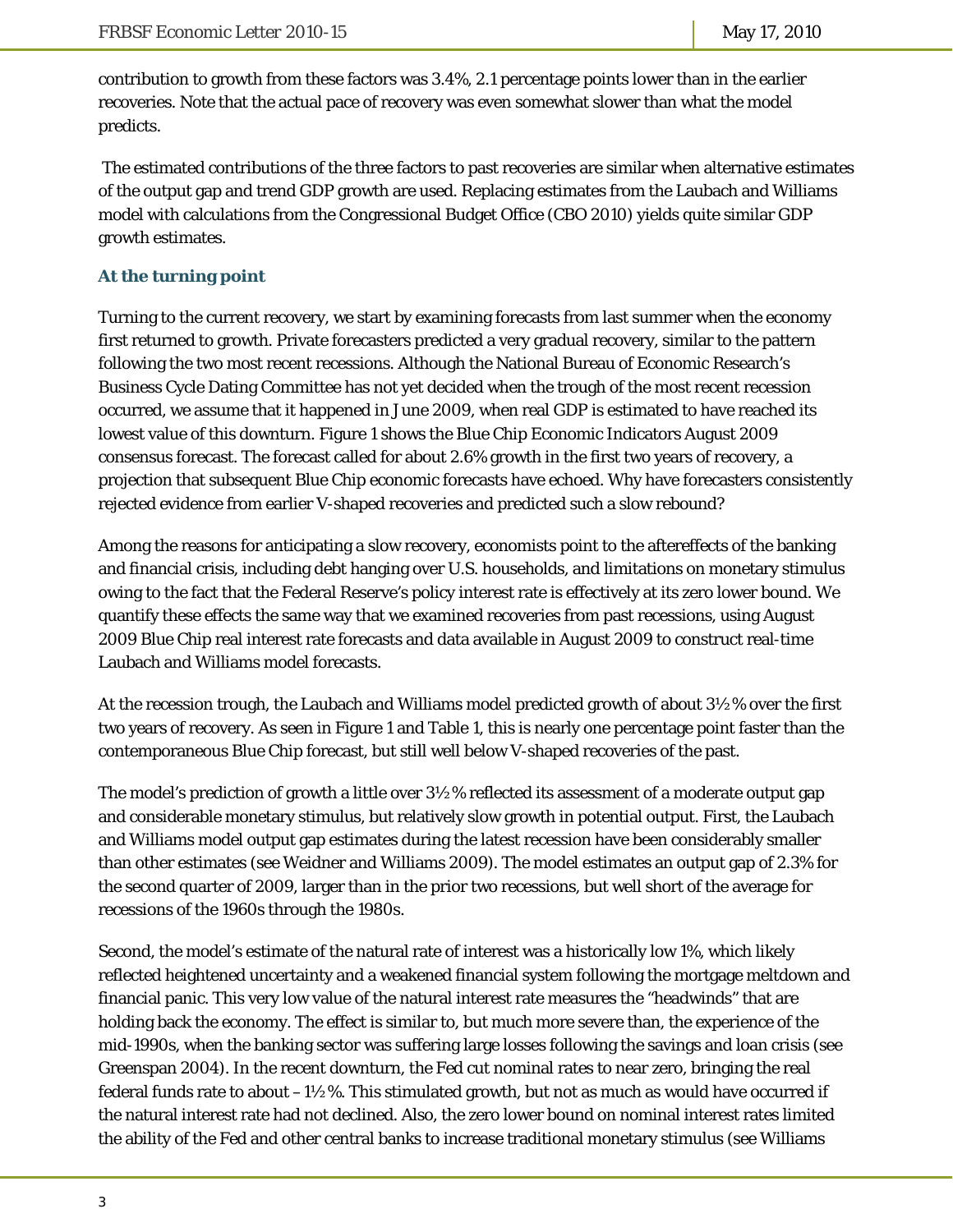2009). Finally, the Laubach and Williams model estimate of the growth rate of potential output was a very low 2.1%, likely reflecting the low prevailing rate of labor force growth.

Through the first three quarters of the recovery, the Laubach and Williams model forecast from last August has proven to be reasonably accurate. During that period, real GDP has increased at a 3.7% annual rate, a touch faster than the model forecast. In contrast, the August 2009 Blue Chip forecast underpredicted the pace of recovery by more than one percentage point.

## **The present**

What is the likely shape of the recovery for this year and next? Figure 2 compares the most recent Blue Chip consensus forecast for real GDP growth with the Laubach and Williams model forecast updated

using data through the first quarter of 2010. The Blue Chip forecast remains relatively pessimistic, calling for approximately 3% growth this year as well as next, about the same rate experienced during the prior two recoveries.

By contrast, the Laubach and Williams model currently calls for nearly 4% growth this year and about 3½% next year. This is quite similar to the model's August 2009 forecast, reflecting the same three factors: a moderate bounce-back from a moderate output gap, considerable monetary stimulus fighting strong headwinds, and sluggish growth of



potential output. Of course, all three factors are measured with considerable uncertainty and could change. For example, if the CBO's 1.6% estimate of potential output growth this year and next is accurate, then the Laubach and Williams forecast would be close to that of Blue Chip. Or, if financial conditions improve markedly, the natural rate of interest may rise from its current low value, implying faster real GDP growth ahead. Similarly, if the output gap were larger than the model estimates, then, all else equal, the predicted growth rate could exceed 4½% this year and next.

## **Conclusion**

In the past, large output gaps, rapid growth of potential output, and real interest rates well below the natural interest rate have contributed to rapid V-shaped recoveries. These factors were much more muted in the recessions of 1990–91 and 2001, leading to U-shaped recoveries. Now they point to a moderate pace for the current recovery, somewhere between the U and V shapes of the past.

*Justin Weidner is a research associate at the Federal Reserve Bank of San Francisco. [John C. Williams i](http://www.frbsf.org/economics/economists/staff.php?jwilliams)s executive vice president and director of research at the Federal Reserve Bank of San Francisco.*